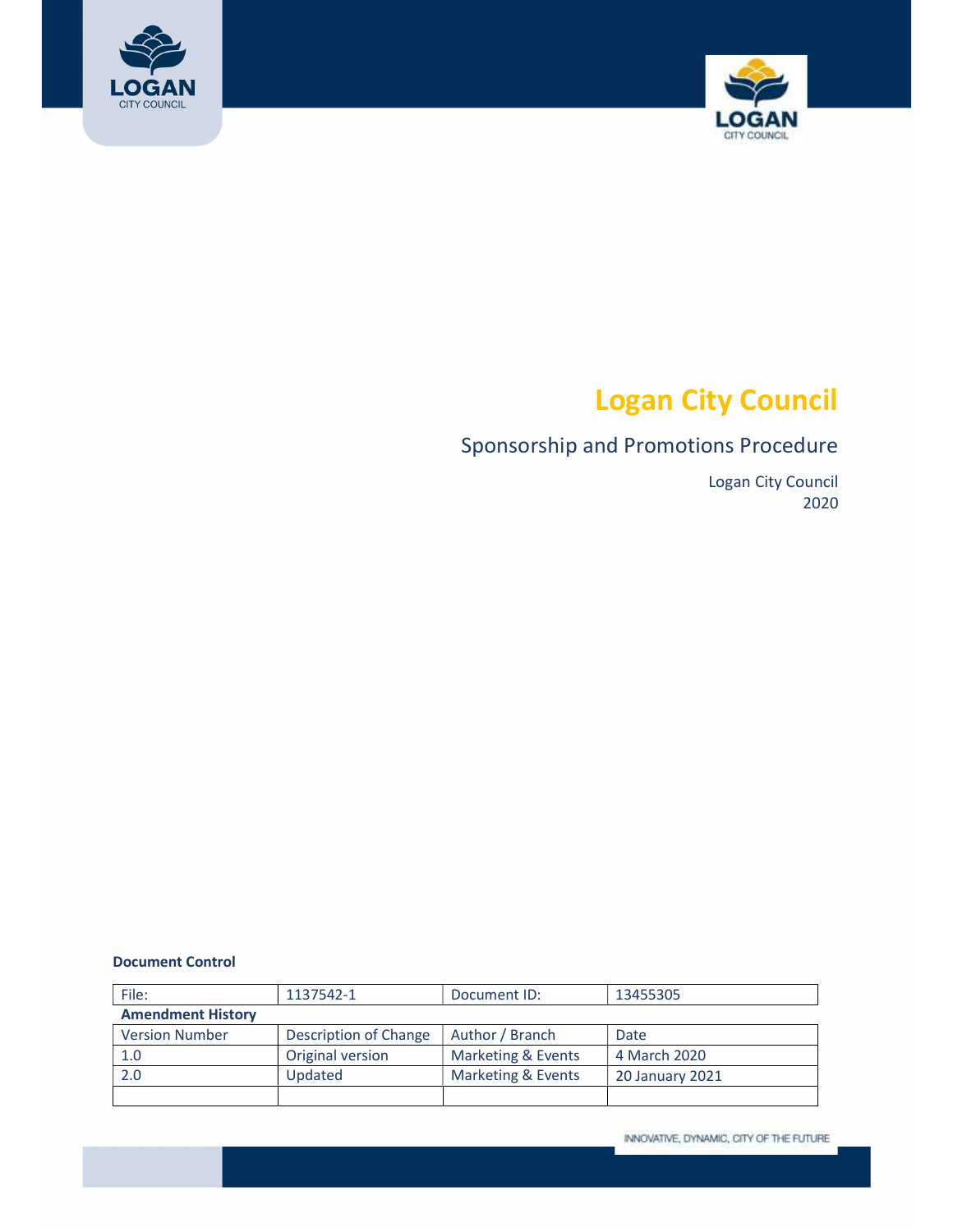#### **Table of Contents**

| $\mathbf 1$    |                                                                             |                                                                                     |   |  |  |
|----------------|-----------------------------------------------------------------------------|-------------------------------------------------------------------------------------|---|--|--|
| $\overline{2}$ |                                                                             |                                                                                     |   |  |  |
| 3              | Procedure for Sponsoring Council Events and Programs (Incoming Sponsorship) |                                                                                     |   |  |  |
|                |                                                                             |                                                                                     |   |  |  |
|                | 3.1.1                                                                       | Sponsorship Rights that May be Assigned                                             | 5 |  |  |
|                | 3.1.2                                                                       | Sponsorship Rights that will not be Assigned                                        | 5 |  |  |
|                | 3.1.3                                                                       | Ineligible Sponsors                                                                 | 5 |  |  |
|                |                                                                             |                                                                                     |   |  |  |
| 4              |                                                                             | Procedure for the Community Events Funding Program (CEFP) - Outgoing Sponsorship  6 |   |  |  |
|                |                                                                             |                                                                                     |   |  |  |
|                | 4.2                                                                         |                                                                                     |   |  |  |
|                | 4.3                                                                         |                                                                                     |   |  |  |
|                | 4.4                                                                         |                                                                                     |   |  |  |
|                | 4.5                                                                         |                                                                                     |   |  |  |
|                | 4.6                                                                         |                                                                                     |   |  |  |
|                | 4.7                                                                         |                                                                                     |   |  |  |
| 5              |                                                                             |                                                                                     |   |  |  |
|                |                                                                             |                                                                                     |   |  |  |
|                | 5.2                                                                         |                                                                                     |   |  |  |
|                | 5.3                                                                         |                                                                                     |   |  |  |
| 6              |                                                                             |                                                                                     |   |  |  |
|                |                                                                             |                                                                                     |   |  |  |
|                |                                                                             |                                                                                     |   |  |  |
| $\overline{7}$ |                                                                             |                                                                                     |   |  |  |
| 8              |                                                                             |                                                                                     |   |  |  |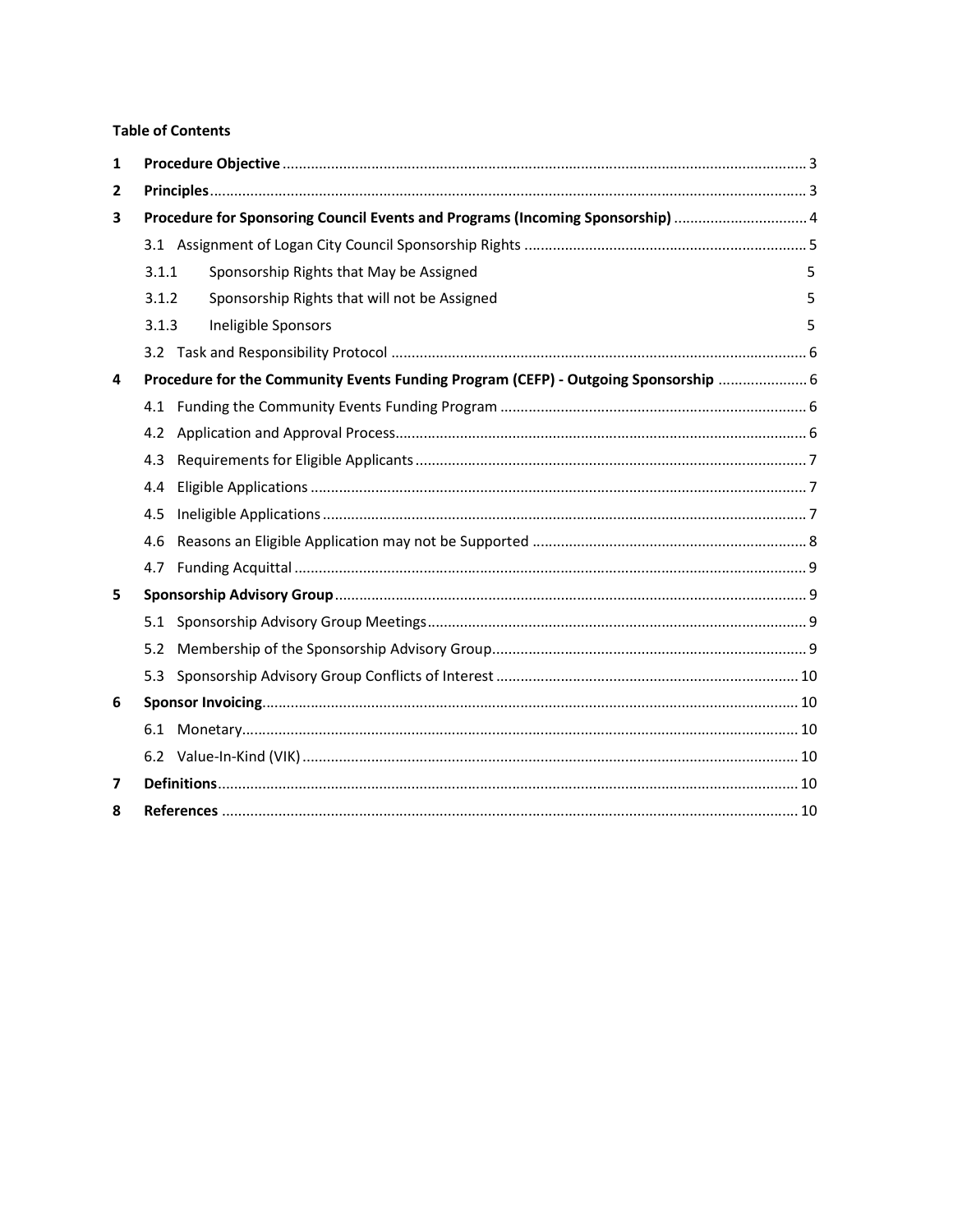# <span id="page-2-0"></span>1 Procedure Objective

 To ensure sound governance and principles guide officers responsible for negotiating or participating in sponsorship and promotional arrangements for and/or on behalf of Council events, programs, activities and facilities.

 Through the Community Events Funding Program (CEFP), Council supports community events and programs through sponsorship. This support facilitates community opportunities that complement our corporate and civic events program. It also allows Council to celebrate our community's diversity, energy and creativity.

# 2 Principles

- (a) The following general principles will be adhered to by the Logan City Council's Sponsorship Advisory Group in the development and management of its sponsorship program:
	- (i) A sponsorship arrangement should not impose or imply conditions that would limit, or appear to limit, Logan City Council's ability to carry out its functions impartially.
	- (ii) There should be no real or apparent conflict between the objectives and mission of the sponsor and those of Logan City Council.
	- (iii) Sponsorship of Logan City Council should not involve explicit endorsement of the sponsor or the sponsor's products.
	- (iv) Where sponsorship takes the form of provision of a sponsor's product/service, the product/service should still be evaluated for its fitness for purpose against objective operational criteria relevant to Logan City Council's needs.
	- (v) It is inappropriate for any representative of Logan City Council to receive a personal benefit from a sponsorship of its events, programs, activities and facilities unless such a benefit is deemed to be appropriate in the course of delivering their job role.
	- (vi) In most circumstances, the public interest is best served by making Logan City Council sponsorship opportunities widely known.
- (b) The following criteria will apply to all requests received for incoming sponsorships:
	- (i) Proposals must be in writing setting out details of the request and its purpose.
	- (ii) Council will assess sponsorship proposals to ensure that benefits to the sponsor approximate the tangible and intangible value of the sponsorship.
	- (iii) Council will assess any risks associated with accepting sponsorships including possible perceived benefits to Council suppliers and potential suppliers.
	- (iv) Members of Logan City Council's Sponsorship Advisory Group will declare any possible conflicts of interest when assessing sponsorship proposals.
- (c) The following criteria will apply to all requests received from community organisations for outgoing sponsorships:
	- (i) funding must be allocated in accordance with the Local Government Act 2009, Local Government Regulation 2012 and Council's 'Grants to Community Organisations' policy
	- (ii) requests can be accepted for non-profit and for-profit community-based purposes
	- (iii) political parties are ineligible for funding
	- (iv) requests must be in writing setting out details of the request and its purpose
	- (v) all applicants must be free of debt with the Council
	- (vi) funding must be drawn by cheque or electronic funds transfer
	- (vii) applicants that have applied for, or have already received, funding for the same purpose via any other Logan City Council grant program are ineligible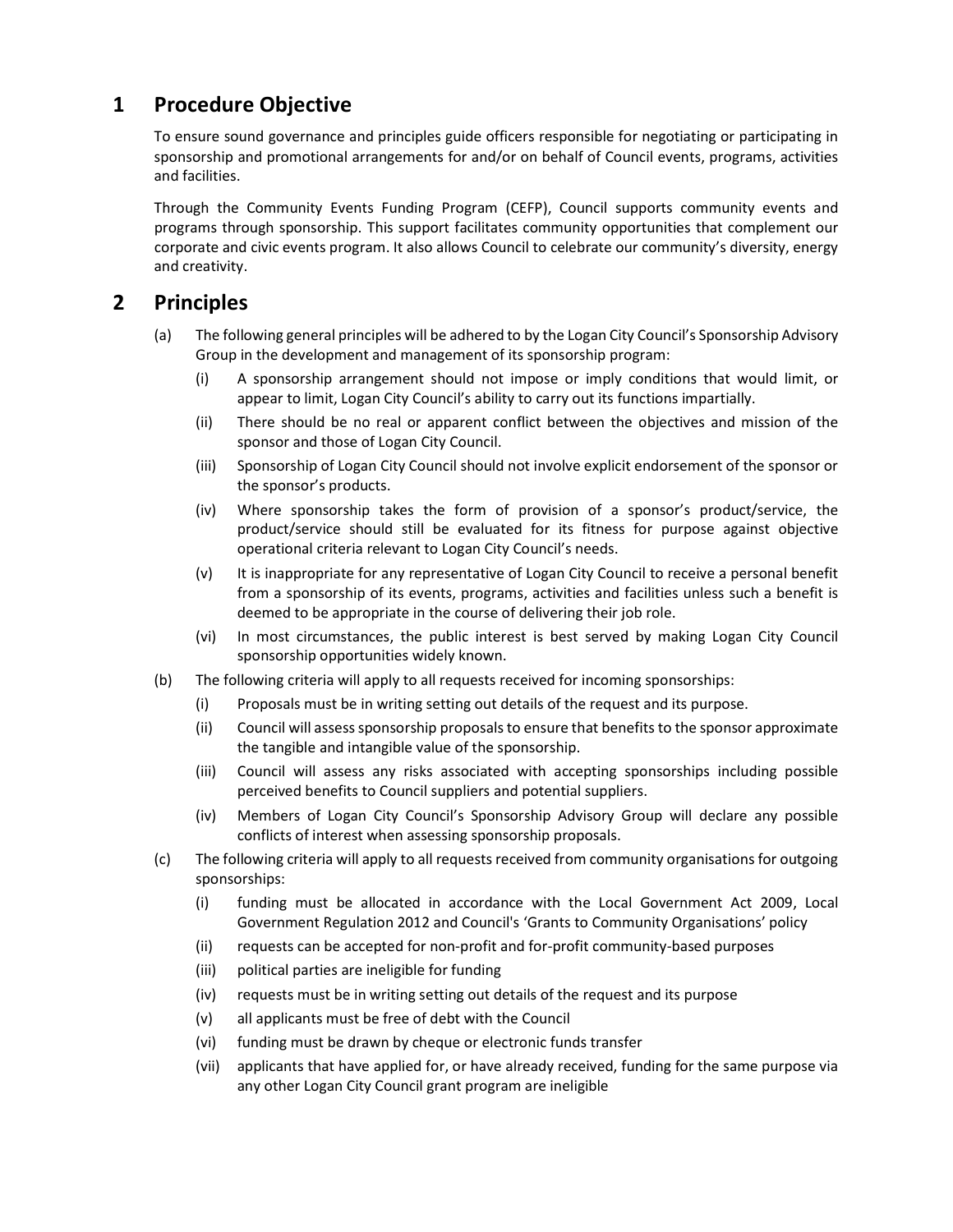- <span id="page-3-0"></span> (viii) all sponsorships must provide a completed event outcome report (acquittal) outlining the community benefit and provide proof of purchase and/or use of the grant for the prescribed purpose, unless specified in the sponsorship agreement. This proof will involve producing receipt(s) or other documentation. If proof of expenditure for approved purposes cannot be produced, the organisation is to refund the sponsorship monies.
- (ix) In accordance with section 189 of the Local Government Regulation 2012, the responsible branch will keep a register of sponsorships to community organisations for disclosure in Council's annual report.

#### Procedure for Sponsoring Council Events and Programs (Incoming 3 Sponsorship)

- (a) Where appropriate, sponsorship of Council events and programs should be sought by calling expressions of interest or canvassing the wider market.
- (b) Exceptions to this, where it may be deemed necessary to accept an unsolicited offer or renew an existing agreement, may include such instances as:
	- (i) sole/limited supplier situations;
	- (ii) when calling an expression of interest or canvassing other sponsors in the category will threaten the viability of the first offer and/or lead to a lesser end result;
	- (iii) when there is a reason to believe that no other competitor could provide a better offer;
	- (iv) when deadlines prohibit the calling of expressions of interest; or
	- (v) where direct approaches are deemed more effective.
- (c) Sponsorship proposals will be reviewed against predetermined criteria which have been published in advance or which are communicated with the organisations being canvassed for sponsorship, and approved by the Marketing and Events Manager.
- (d) A sponsorship arrangement is a contract and shall be described in a written agreement. The written agreement or contract should clearly set out:
	- (i) the benefits, including economic benefits, available to Logan City Council and to the sponsor
	- (ii) a specific list of sponsorship assets (both tangible and intangible) to be provided by Logan City Council to the sponsor
	- (iii) pre-determined mutually agreed commercial objectives and any measurement thereof to be put in place
	- (iv) any personal benefits to the sponsor or related parties including employees, friends relatives
	- (v) the form or forms of sponsorship acknowledgement which will be made available
	- (vi) the scope of uses which the sponsor can make of the sponsorship arrangement
	- (vii) the term of the sponsorship and any conditions regarding renewal
	- (viii) consequences of changes which may occur over time
	- (ix) financial accountability requirements
	- (x) how value-in-kind sponsorship has been estimated (wholesale or retail)
	- (xi) option for renewal
	- (xii) key contact details for both parties
		- a. any relevant tax requirements(such as Goods and Services Tax) payable by either party as determined by the Australian Tax Office
		- b. provisions for termination or suspension of the agreement including detailing the grounds for termination, mediation and compensation
		- c. any special conditions which may apply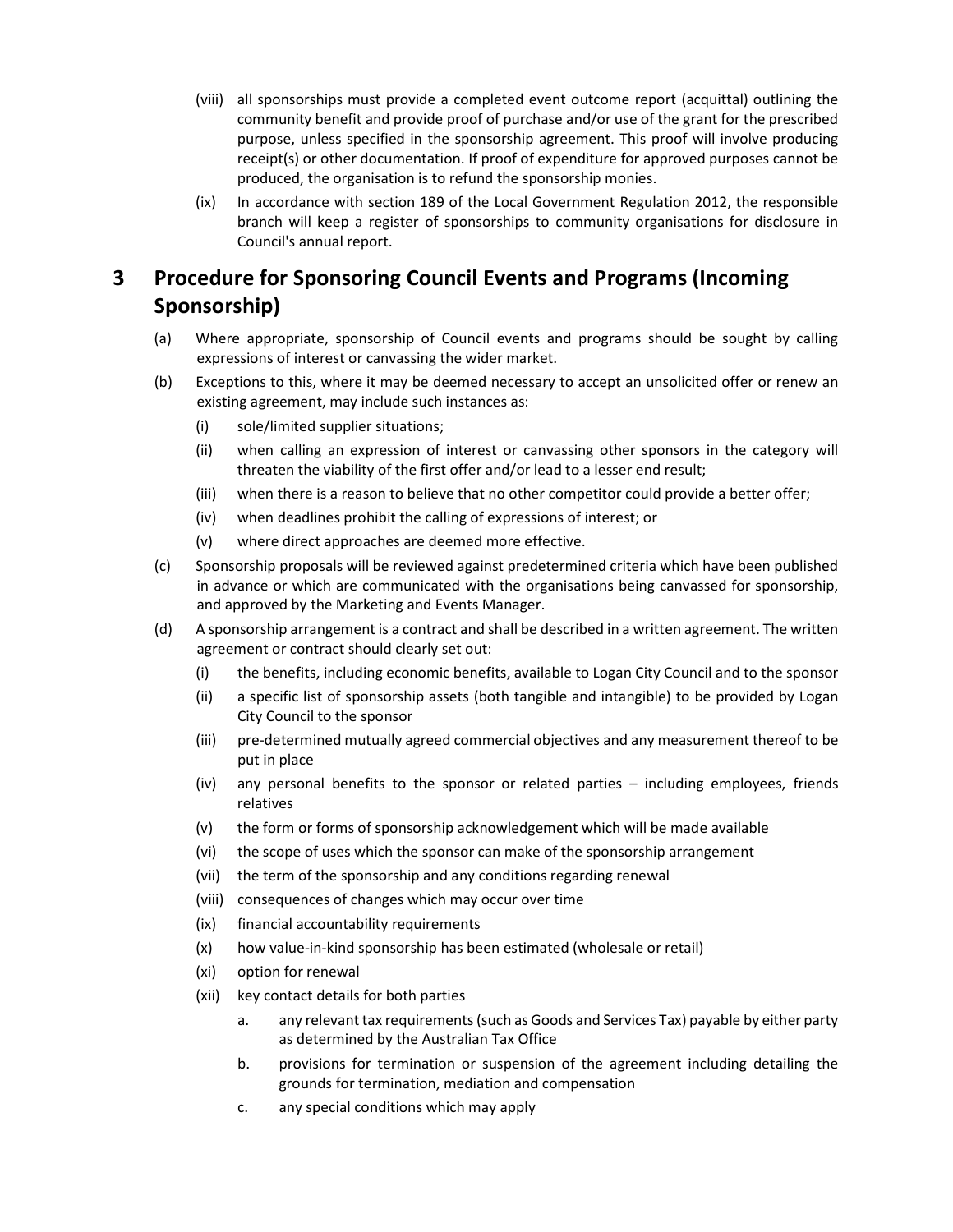- d. review periods and related servicing schedule
- e. contract execution details e.g. signed and dated by both parties (one record kept with the sponsor and the other with Logan City Council)
- <span id="page-4-0"></span> (e) All sponsorship arrangements should be approved by the Marketing and Events Manager with relevant Logan City Council representatives, in a form commensurate with the significance of the sponsorship.
- (f) Logan City Council will ensure resources are available to enable the promised sponsor benefits to be delivered. Logan City Council will provide sufficient information for the sponsor to evaluate the outcomes of the sponsorship, e.g. by developing measurable objectives for each sponsor.

#### 3.1 Assignment of Logan City Council Sponsorship Rights

#### 3.1.1 Sponsorship Rights that May be Assigned

The following sponsorship rights may be assigned within sponsorship packages:

- (a) naming/presentation rights of selected Logan City Council's cultural, recreation and sporting facilities (for example 'Presented by XYZ')
- (b) naming/presentation rights of Logan City Council's cultural, recreational and other programs and activities
- (c) naming/presentation rights of Logan City Council's cultural and recreation events
- (d) use of Logan City Council intellectual property (event trademark, imagery etc.) in advertising and promotional activities (only to be used according to Logan City Council's brand guidelines and with prior consent and approval)
- (e) Logan City Council vehicle branding
- (f) rate notice inserts
- (g) Logan City Council publications and marketing collateral
- (h) category exclusivity by product and service class
- (i) preferred supply rights for products/services
- (j) official designations (supplier status)
- (k) temporary signage across events
- (l) advertising in official Logan City Council publications
- (m) marketing collateral
- (n) website banner ads and links
- (o) database access (subject to privacy restrictions)
- (p) other sponsorship/partnership opportunities as identified by Logan City Council.

#### 3.1.2 Sponsorship Rights that will not be Assigned

The following sponsorship rights will not be assigned:

(a) Any asset which is not Council executive authorisation to assign sponsorship.

#### 3.1.3 Ineligible Sponsors

Sponsorship from the following companies or product lines will not be accepted from include:

- (a) adult products/services
- (b) cigarettes/tobacco (as directed by Commonwealth Government legislation)
- (c) gambling products and services (with the exception of Springwood Lions which has an ongoing partnership with Council – and funds derived from state-administered Community Benefit and Gambling Benefit Funds)
- (d) companiesin conflict with the Logan City Council and its related brand positioning and values
- (e) companies involved in activities detrimental to the community or environment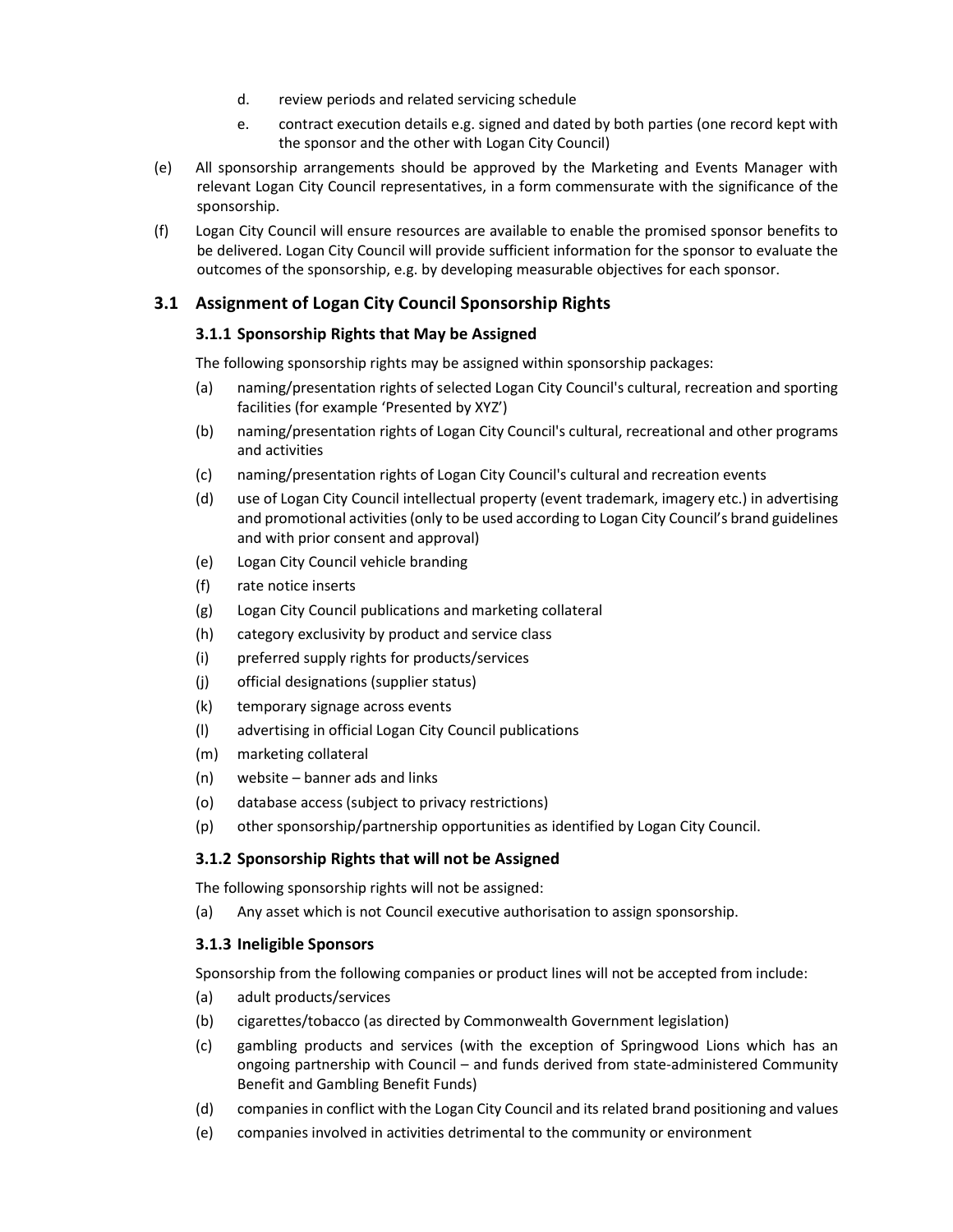- <span id="page-5-0"></span> (f) companies involved in activities or issues not considered by the general community to be appropriate
- (g) companies that are likely to have a conflict of interest with Logan City Council or any of its employees
- (h) companies involved in illegal activities
- (i) companies likely to bring Logan City Council into disrepute
- (j) companies that promote a political agenda
- (k) companies with a poor reputation for corporate governance.

 Logan City Council retains the right to refuse sponsorship for its programs and activities from any company and/or sponsorship category type.

#### 3.2 Task and Responsibility Protocol

 Development of sponsorship sales including proposals will be undertaken by the Sponsorship and Relationship Development Officer, supported by relevant managers. Sponsorship sales will be undertaken in line with the delegation of responsibility as approved by the Marketing and Events Manager.

# 4 Procedure for the Community Events Funding Program (CEFP) - Outgoing Sponsorship

#### 4.1 Funding the Community Events Funding Program

- (a) Council may set aside an appropriation in each new budget for the purpose of meeting emergent requests for financial assistance from eligible community organisations for sponsorships and events.
- (b) A dedicated expenditure account will be established within the Marketing and Events Branch budget for this purpose, with funds allocated to this expenditure account in accordance with the annual budget. The allocation adopted by Council in its annual budget must not be exceeded.
- (c) Funding must be allocated in accordance with the Local Government Act 2009, Local Government Regulation 2012, Council's 'Grants to Community Organisations' and relevant Council policies, procedures and delegations.
- (d) Applications for funding close on 30 June each financial year, or when funds have been exhausted (whichever comes first). Applications received after this date will not be considered in the current financial year, however, will be considered once applications reopen in the new financial year.
- (e) Funds must be drawn by electronic funds transfer or cheque.

#### 4.2 Application and Approval Process

- (a) Community organisations must submit requests for funding to Council via the online form, setting out details of the request and its purpose. Forms must be completed accurately and completely, with sufficient detail provided in relation to the funding purpose.
- (b) Requests for support from CEFP, when received on the appropriate form, will be assessed by the Sponsorship Engagement Officer to ensure eligibility. The Sponsorship Engagement Officer will also check the funding balance that is available.
- (c) Only eligible requests will be forwarded to the Sponsorship Advisory Group for consideration.
- (d) The Sponsorship Engagement Officer will advise the Sponsorship Advisory Group of ineligible applications and will communicate this outcome to the applicant.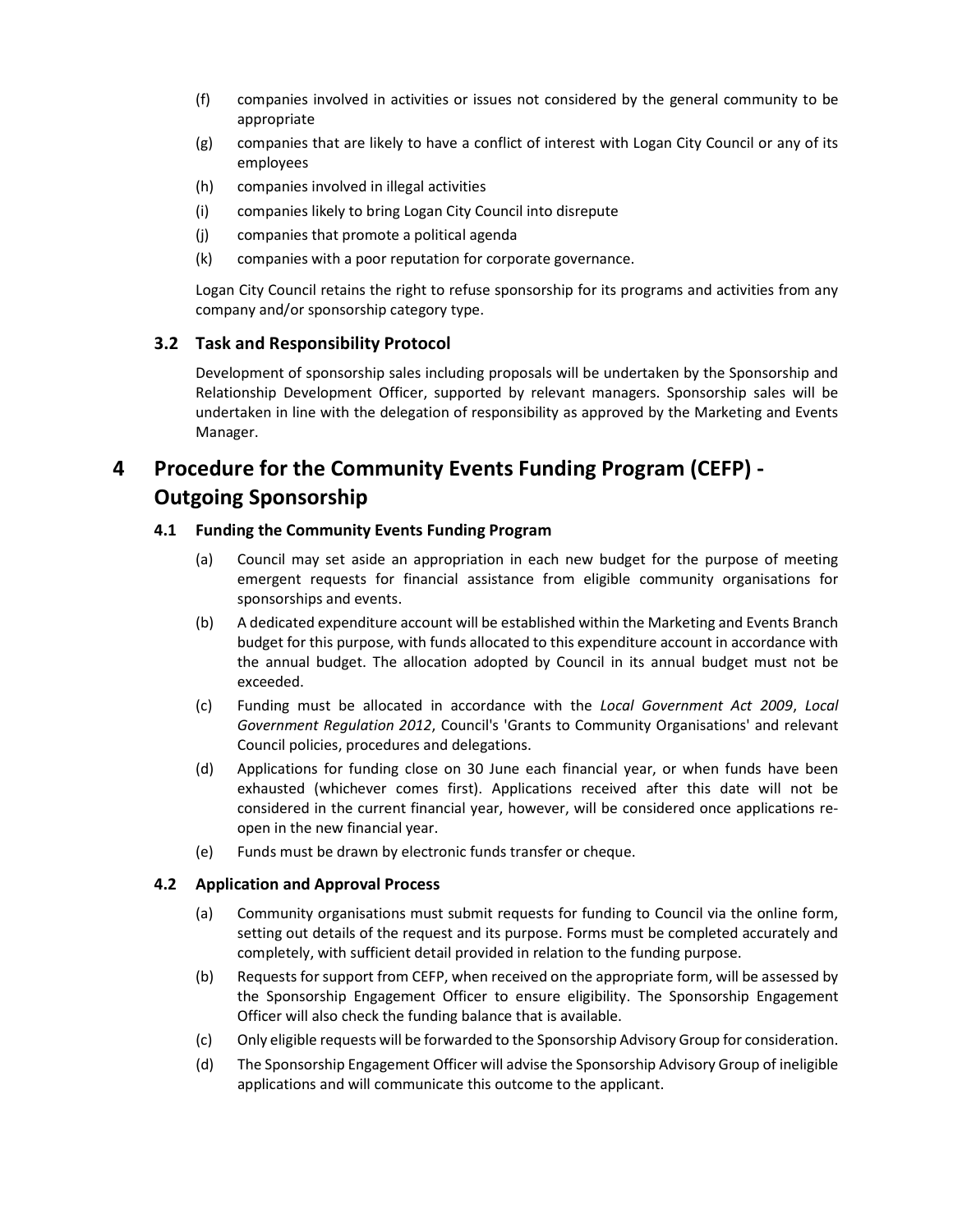- <span id="page-6-0"></span> (e) The Sponsorship Advisory Group is authorised to support, at their discretion, eligible requests for funding under CEFP. The Sponsorship Advisory Group must clearly outline the reasons for their decision to support or not support a request.
- (f) Where eligible applications are not supported by the Sponsorship Advisory Group, the Sponsorship Engagement Officer will communicate this outcome to the applicant.
- (g) Where eligible applications are supported by the Sponsorship Advisory Group, the Sponsorship Engagement Officer will authorise the processing of the recommended allocations and will communicate this outcome to the applicant.

#### 4.3 Requirements for Eligible Applicants

Eligible applicants must:

- (a) declare on the funding request form (and provide supporting evidence where possible), that:
	- (i) they are based in Logan City; or
	- (ii) the project or activity will be conducted within the boundaries of Logan City and will benefit members of the Logan community; and/or
	- conducted by a Logan based organisation, but will benefit members of the Logan community; and (iii) the project or activity will not be conducted within the boundaries of Logan City, or
- (b) provide the following with the funding request form:
	- (i) an indication of which of the Corporate Plan priorities the event meets. It must meet at least one of the priorities.
	- (ii) a declaration that any approved funding will be used in a manner that does not cause detriment to members of the community, or cause damage to the reputation of Logan City Council or Logan City; and
	- (iii) a declaration they have, or will ensure, all permits and other approvals relating to the funding application are addressed and that there is adequate insurance to cover the project; and
	- (iv) a declaration that the person signing the application is over 18 and is authorised to sign documents on behalf of the applicant organisation (where applicable); and
	- of the event/funding purpose in accordance with Section 9 of this procedure; and (v) a declaration that they willspend and acquit any approved funds within eight (8) weeks
	- (vi) a declaration that the organisation has no overdue debts to Council; and
	- (vii) provide sufficient documentation with the funding request form to support the request (e.g. quotes, event management plans, traffic management plans, letters of support); and
	- (viii) ensure the request has been made to Council at least three (3) months prior to the event date.

#### 4.4 Eligible Applications

 Eligible applications are for events that demonstrate a 'community purpose' as defined in the 'Outgoing Sponsorship and Promotions' policy. An eligible activity must demonstrate a direct benefit to the greater Logan community.

#### 4.5 Ineligible Applications

Events that are ineligible for support under CEFP include:

- (a) Any activities that are deemed to discriminate or encourage discriminating behaviour;
- (b) Any activities that are deemed to demonstrate behaviour that does not align with Council's values or strategic intent;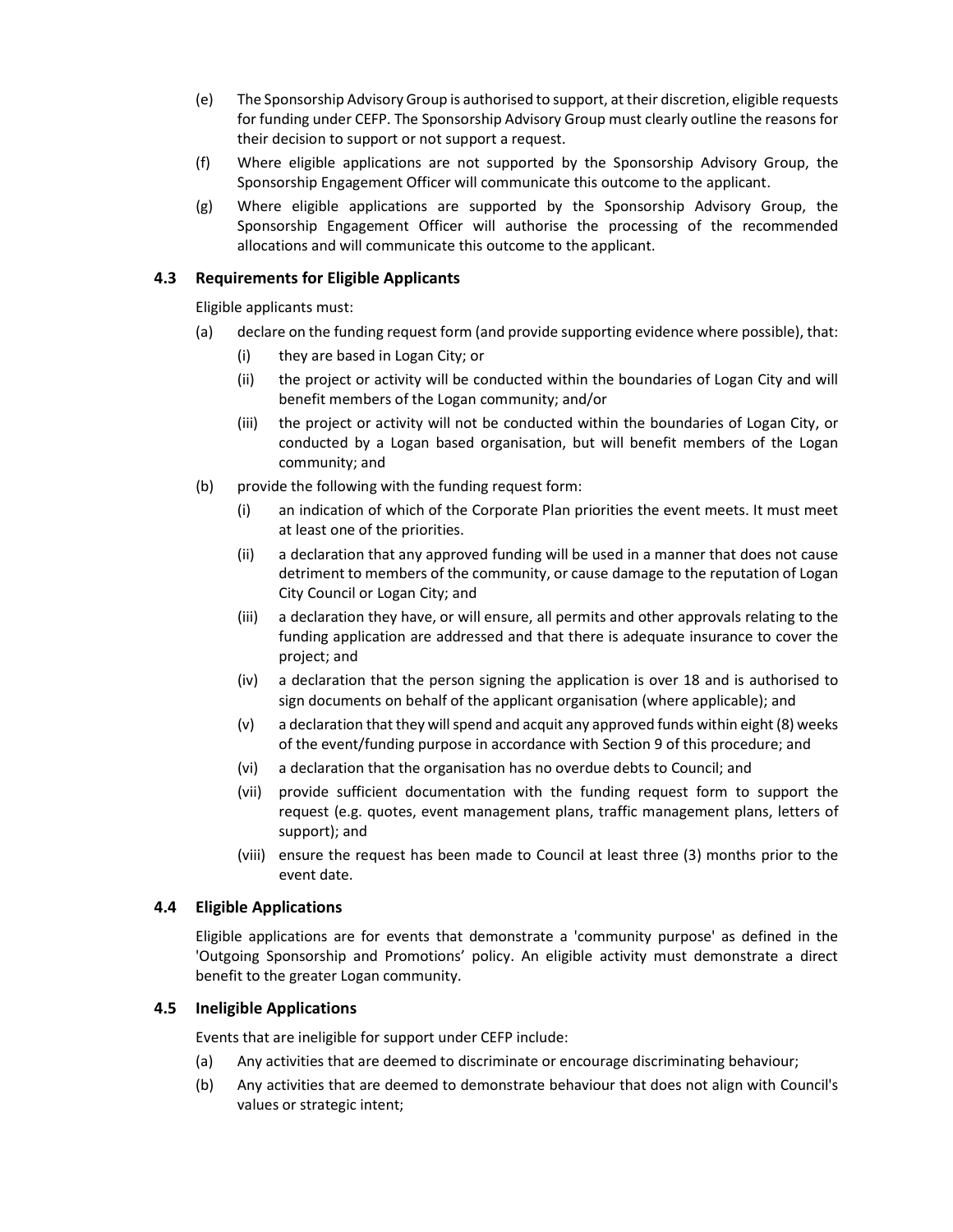- <span id="page-7-0"></span> (c) Any activities that market, promote or advertise products in a misleading or deceitful manner;
- (d) Any activities that produce, promote or distribute materials or services likely to be harmful to the community or Council's reputation;
- (e) Private events (e.g. ceremonies, functions);
- (f) Payment of charges imposed by Council (e.g. funding of Council's infrastructure charges or concessions for rates and charges);
- (g) Payment of debt, addressing bankruptcy, insolvency, or liquidation;
- (h) Projects or events conducted or held for the purpose of contributing funds to a nonbeneficiary;
- (i) Funding of prizes, prize money, trophies, purchase of raffle tickets, or bidding on auction items;
- (j) Donations and awards for commercial or business activities;
- (k) Ongoing operational expenses (e.g. insurances, rent, electricity bills and wages);
- (l) Applications that are requesting more than 80% of the total event costs;
- (m) Costs associated with the running of an organisation. For example salaries, insurance, electricity, rates, telephone, rent. (Public liability insurance costs specific to the event are eligible);
- (n) Organisations that have already received funding from Council in the same financial year;
- (o) Initiatives that are the focus of other Council grants (e.g. one-off events, environmental and arts projects). For more information see: [www.logan.qld.gov.au/community-support/grants;](www.logan.qld.gov.au/community-support/grants)
- (p) Events that are for the exclusive benefit of certain customers, members or students except when supporting milestone anniversaries or rare celebration occasions in schools;
- (q) Applications for equipment that will be used after the completion of the event;
- (r) Applications for events that are financially unsustainable without ongoing sponsorship;
- (s) Events that have occurred before the lodging of the application;
- (t) Events that are non-inclusive and serve a particular religious affiliation;
- (u) Political activity;
- (v) Illegal activity;
- (w) Adult products and services;
- (x) Cigarettes/tobacco (as directed by Commonwealth Government legislation);
- (y) Unmitigated risk to animal welfare, or where there are no animal welfare guidelines;
- (z) Any other funding purpose that does not provide a benefit to the wider Logan City community.

#### 4.6 Reasons an Eligible Application may not be Supported

 While the Sponsorship Advisory Group are authorised to support eligible requests for funding at their discretion, applications may not be supported for the following reasons:

- (a) Other applications have demonstrated a greater community benefit.
- (b) Further information wasrequested by to assist them in making their decision, but insufficient information was provided.
- (c) Funding has already been provided for the same event.
- (d) Funding for the purpose is available from another source.
- (e) The funding purpose does not have a wide enough community benefit.
- (f) The Sponsorship Advisory Group allocates funding proportionally throughout the financial year and has insufficient funds available at the time to support the request.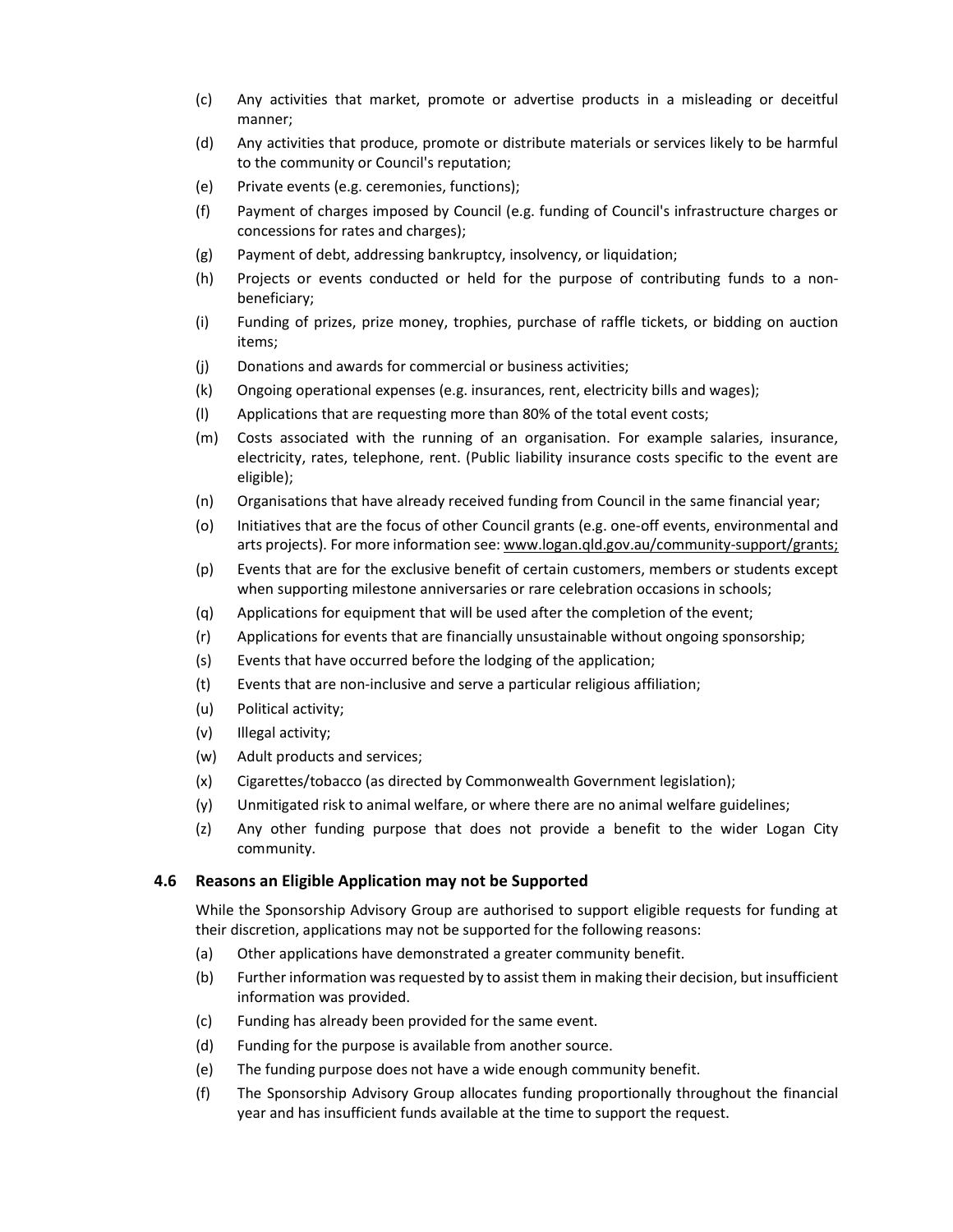- <span id="page-8-0"></span>(g) It is not considered that at this time it is in the community's interest to support the application.
- (h) Funding has already been provided to the applicant during this financial year.
- (i) The funding purpose does not align with the priorities or values of Logan City Council.
- (j) While there is a benefit to members of the Logan community, the event will be held outside of the boundaries of Logan City. Preference is given to events that are delivered within the boundaries of Logan City.

#### 4.7 Funding Acquittal

- (a) Funds must only be used for the purpose for which the funding was approved. Any changes to the funding purpose must be approved in writing by the Sponsorship Advisory Group or Marketing and Events Manager.
- (b) All allocations from CEFP must be acquitted in full within eight (8) weeks of the event.
- (c) Funding recipients are required to provide proof of use of the funding for the prescribed purpose. This proof will involve producing receipts or bank statements verifying expenditure of the funds, along with the completion of an event outcome report form. In extenuating circumstances other documentation may be accepted, however, this is at the sole discretion of the Marketing and Events Manager. Any unexpended funds must be returned to Council.
- (d) If the funding is not fully acquitted within eight (8) weeks of the event, the recipient must return the allocated funding.
- (e) Where funding is not acquitted as described above, applicants will be ineligible to receive further funding from Logan City Council.

### 5 Sponsorship Advisory Group

#### 5.1 Sponsorship Advisory Group Meetings

The Sponsorship Advisory Group meet monthly on dates set out at the beginning of each new calendar year.

#### 5.2 Membership of the Sponsorship Advisory Group

- (a) A Sponsorship Advisory Group will be formed and chaired by the Marketing & Events Manager. To ensure appropriate consultation with the key stakeholders of the organisation and wider organisational buy-in, membership of the Sponsorship Advisory Committee will be as follows:
	- (i) Sport, Leisure and Facilities Manager;
	- (ii) Libraries and Creative Industries Manager;
	- (iii) Community Services Manager,
	- (iv) Economic Development & Strategy Manager;
	- (v) Marketing and Events Manager;
	- (vi) Program Leader Events; and
	- (vii) Sponsorship Engagement Officer.
- (b) The Sponsorship Advisory Group will approve all outgoing sponsorships funded by the Community Events Fund.
- (c) The Sponsorship Advisory Group will be informed in advance of all incoming sponsorship arrangements and consulted forinput prior to any sponsorship agreement being entered into by Council.